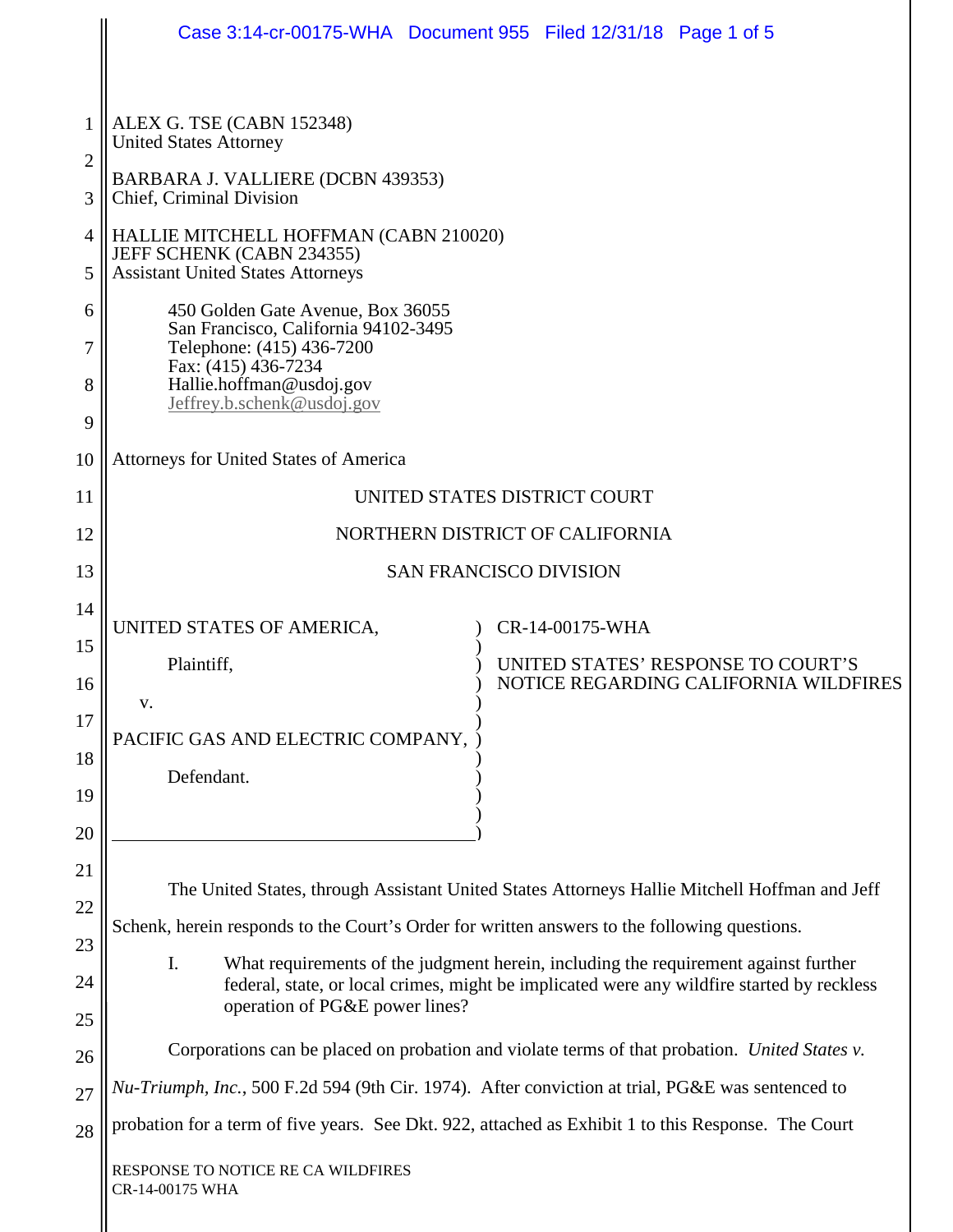## Case 3:14-cr-00175-WHA Document 955 Filed 12/31/18 Page 2 of 5

1 2 3 4 5 6 included several terms of probation, including: PG&E shall not commit another federal, state, or local crime (Special Condition Number 1); PG&E shall develop and submit to the Court an effective compliance and ethics program consistent with § 8B2.1 of the Sentencing Guidelines (Special Condition Number 3); and PG&E shall truthfully answer all inquiries by the probation officer and notify the probation officer (or Monitor) of certain material changes or commencement of certain proceedings (Special Condition Number 8).

7 8 9 10 11 12 13 14 15 16 If PG&E's reckless operation or maintenance of its power lines started a wildfire, PG&E may have violated a condition of its probation, including one of the conditions listed above. As with all criminal defendants on probation, if PG&E is alleged to have violated a condition of probation, the district court must resolve two issues at a revocation hearing: (1) whether a violation of probation occurred, and (2) whether probation should be revoked as a result. *United States v. Tham*, 884 F.2d 1262, 1266 (9th Cir. 1989). In determining whether a violation occurred, a district court may revoke probation if it "finds by a preponderance of the evidence that the defendant violated a condition of [probation]." *United States v. Verduzco*, 330 F.3d 1182, 1184 (9th Cir. 2003). Once the Court finds a violation, the judge has broad discretion to impose a remedy, and may revoke probation for a violation of any of the conditions. *Tham*, 884 F.2d at 1262.

17 18 19 20 21 22 23 24 25 26 While the California Department of Forestry and Fire Protection (CAL FIRE) has not yet issued findings concerning the 2018 Camp Fire in Butte County, in May and June of 2018, CAL FIRE released investigative findings concerning the causes of several of the October 2017 Northern California wildfires. The October 2017 fire season involved more than 170 fires and burned more than 245,000 acres in Northern California. CAL FIRE completed and released findings for sixteen fire investigations. CAL FIRE determined that the fires were started by various causes, including tree branches coming into contact with PG&E power lines, PG&E-owned power pole failures, a PG&E power line conductor that separated from a connector, and a downed power line that PG&E attempted to reenergize. In eleven of these investigations,<sup>[1](#page-1-0)</sup> CAL FIRE found evidence of alleged violations of state law, including potential violations of California Public Resources Code Section 4293, which requires adequate clearance

27

<span id="page-1-0"></span>28

<sup>&</sup>lt;sup>1</sup> The eleven fires are Sulphur, Blue, Norrbom, Patrick, Pythian, Adobe, Pocket, Atlas, McCourtney, Lobo, and Honey.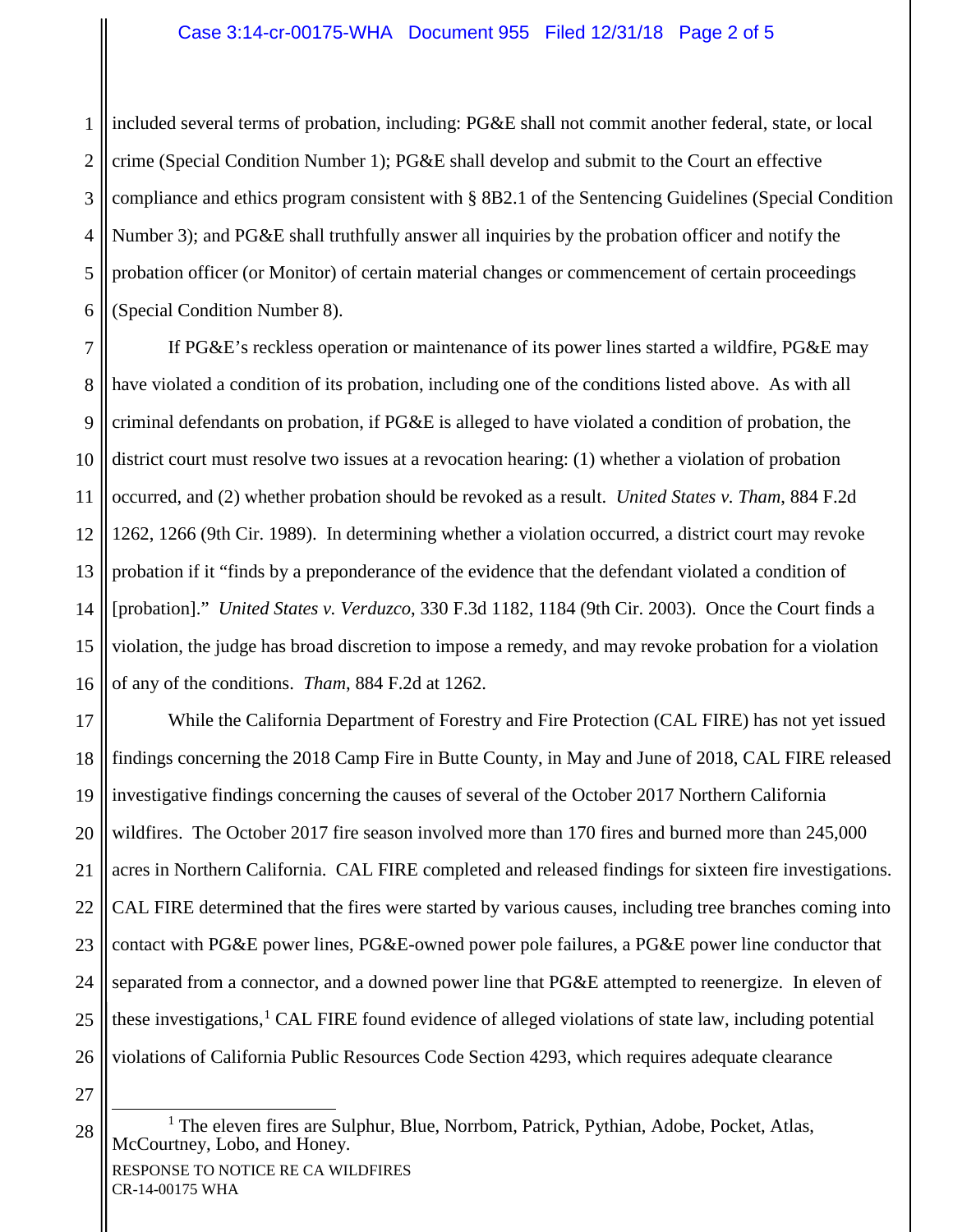1 between trees and power lines.

2 3 4 5 6 7 These facts, specifically if PG&E started a wildfire by reckless operation or maintenance of its power lines, may serve as a basis for the Court to find that the defendant corporation violated Special Condition Number 1 (the requirement not to commit another federal, state, or local crime), and/or Special Condition Number 3 (the requirement to develop and implement an effective compliance and ethics program). In addition, if PG&E failed to make appropriate notifications to Probation and the Monitor, that failure may violate Special Condition Number 8.

8 9 10 11 12 13 14 15 16 17 18 19 20 21 22 23 However, reckless operation and maintenance of PG&E power lines may not fall within the purview of the Monitor as outlined in the monitorship portion of the judgment. Dkt. 922 at 6-9. Special Condition Number 2 imposes a third party Monitor and incorporates an Order that sets forth the goals and scope of the monitorship. Dkt. 922. According to the Order, "…the Monitor's goal is to help ensure Pacific Gas and Electric Company takes reasonable and appropriate steps to maintain the safety of the *gas transmission pipeline system*, performs appropriate assessment testing on *gas transmission pipelines*, and maintains an effective ethics and compliance program and safety related incentive program." Dkt. 922 at 6 (emphasis added). All of the enumerated goals, defining the scope of the monitorship, apply to gas pipelines, not power lines. Dkt. 922 at 6-9. There is one aspect of the Monitor's scope that may not be specifically tied to gas transmission, specifically, that "the Monitor shall seek to assure defendant's [PG&E's] compliance with the goals outlined in the United States Sentencing Section 8B2.1: Effective Compliance and Ethics Program." If PG&E's failure to comply with U.S.S.G. § 8B2.1, pertaining to the development and submission of an effective compliance and ethics program, is linked to the reckless operation and maintenance of PG&E, then both Special Condition Numbers 2 (involving the compliance with the Monitor Order) and 3 (involving development of an effective compliance and ethics program) might be implicated.

24 25 26 With regard to the Camp Fire and other 2018 Northern California wildfires, as mentioned above, the government does not yet have sufficient information concerning PG&E's role to determine whether PG&E's conduct may have violated its terms of probation.

27 28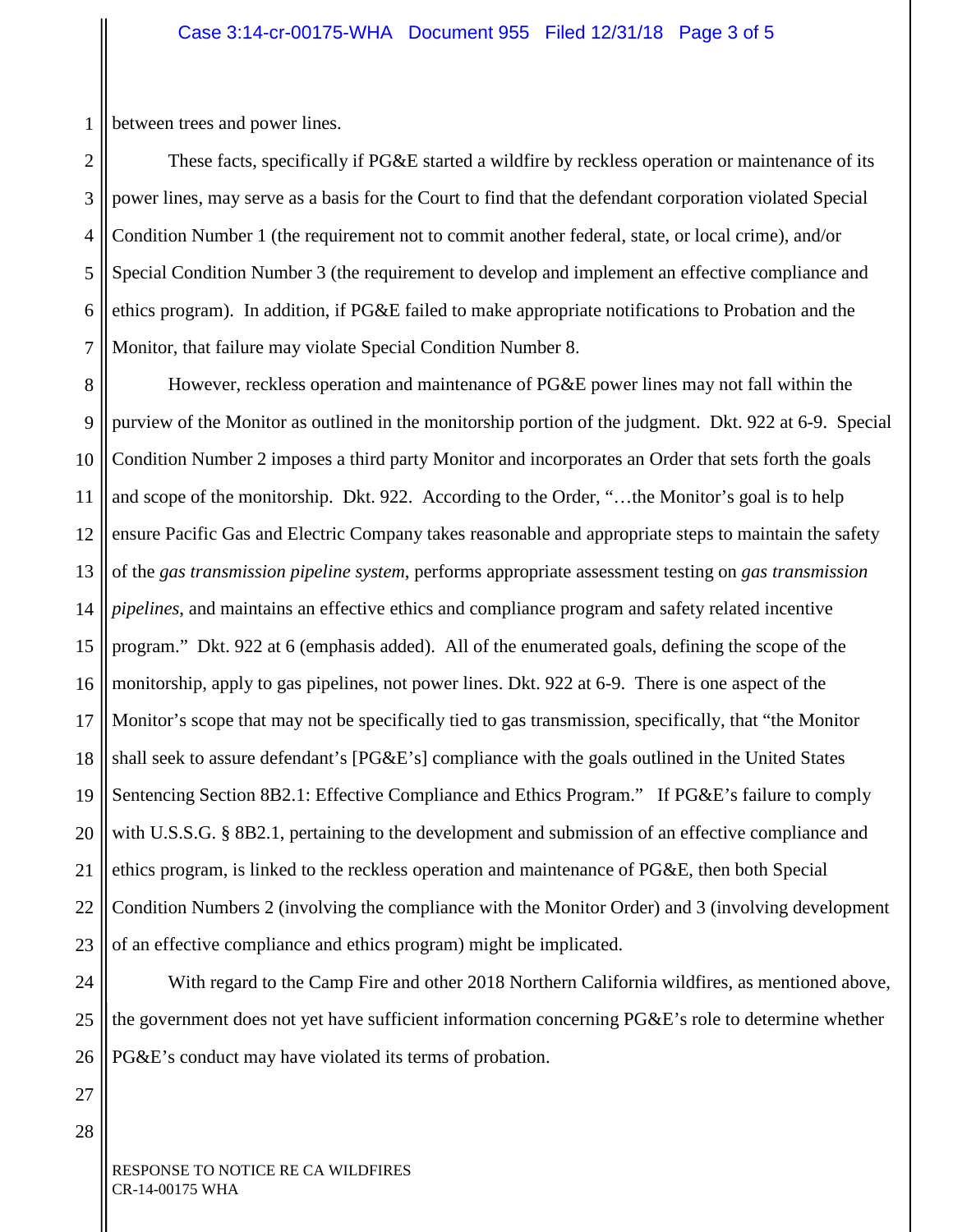## II. What requirements of the judgment herein might be implicated by any inaccurate, slow, or failed reporting of information about any wildfire by PG&E?

The answer to this question depends on to whom the "inaccurate, slow, or failed reporting of information" was (or was not) made. For instance, Standard Condition Number 2 and Special Condition Number 8 are implicated if PG&E fails to truthfully answer all inquiries by the probation officer or fails to notify the probation officer (or Monitor) of certain material changes or commencement of certain proceedings. Special Condition Number 2 is implicated if PG&E fails to cooperate with the Monitor or fails to provide the Monitor with access to all non-privileged information, documents, records, facilities and/or employees, as reasonably requested by the Monitor. Dkt. 922. Finally, the mandatory condition that the defendant organization shall not commit another federal, state, or local crime (repeated in the Judgment as Special Condition Number 1) might be implicated should additional information become known concerning PG&E's wildfire reporting deficiencies.

13 14

15

16

17

18

19

20

21

22

23

24

25

26

1

2

3

4

5

6

7

8

9

10

11

12

III. What specific steps has the monitor herein taken to monitor and improve PG&E safety and reporting with respect to power lines and wildfires?

The Monitor is required to provide semi-annual written reports to PG&E, the Probation Officer, the United States Attorney's Office, and the Board of Directors of PG&E. Dkt. 922 at 13. A review of these reports reveals that the Monitor has worked to improve the culture of safety at PG&E, focusing on PG&E's natural gas transmission lines. Additionally, after the 2017 Northern California wildfires, the government met and conferred with the defendant corporation and the Monitor to discuss what role the Monitor could and should play in overseeing PG&E's electric distribution operations. The parties agreed that additional work surrounding PG&E's electric distribution lines would be added to the Monitor's original work plan, and would not affect work already underway. The Monitor focused its review on the adequacy of PG&E's vegetation management plan and electric pole and equipment maintenance and inspection programs.

To the extent it has additional questions about what specific steps the monitor has taken to monitor and improve PG&E safety and reporting with respect to power lines and wildfires, under the monitorship agreement, the Court has the power to meet with the Monitor. See Dkt. 1.

RESPONSE TO NOTICE RE CA WILDFIRES CR-14-00175 WHA

27 28